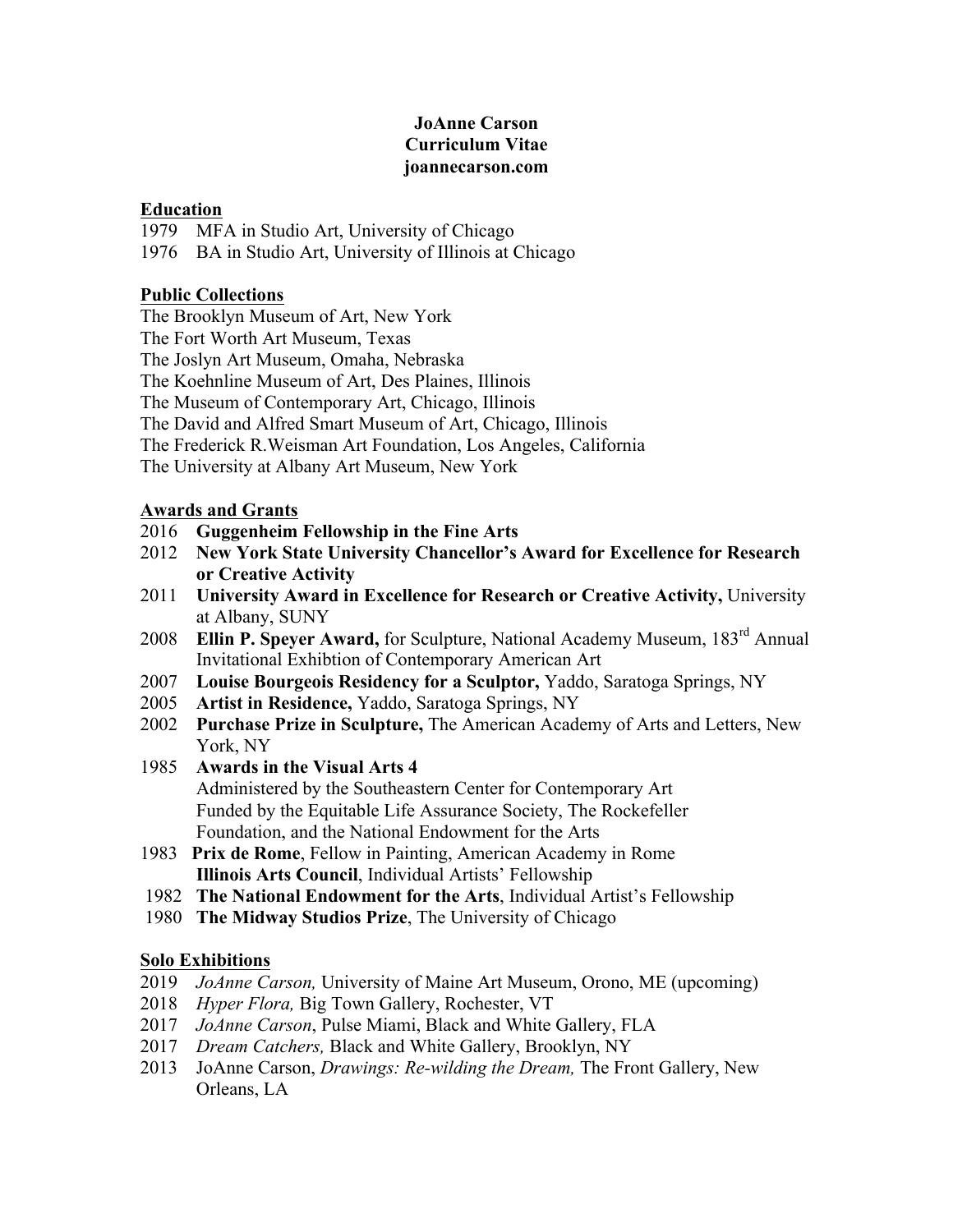- 2006 JoAnne Carson and Catherine Howe, (two person), *Whimsical and Monstrous,*  Claire Oliver Gallery, New York, NY
- 2002 JoAnne Carson and Tim Blum (two person), Washburn Gallery, New York, NY
- 2001 Plus Ultra Gallery, Brooklyn, New York
- 1994 Sylvia Schmidt Gallery, New Orleans, Louisiana
- 1992 Sylvia Schmidt Gallery, New Orleans, Louisiana
- 1990 Ruth Siegel Gallery, New York, New York
- 1988 Eve Mannes Gallery, Atlanta, Georgia
- 1988 Dart Gallery, Chicago, Illinois
- 1987 Ruth Siegel Gallery, New York, New York
- 1986 Dart Gallery, Chicago, Illinois
- 1985 The Museum of Contemporary Art, Chicago, Illinois
- 1982 N.A.M.E. Gallery, Chicago Illinois
- 1982 The Fort Worth Art Museum, Fort Worth, Texas
- 1981 Moming Gallery, Chicago, Illinois
- 1981 Nancy Lurie Gallery, Chicago, Illinois
- 1979 Bergman Gallery, Chicago, Illinois

#### **Selected Group Exhibitions**

- 2019 *Contemporary American Regionalism, Vermont Perspectives,* Southern Vermont Art Center, Manchester, VT (upcoming)
- 2019 *Incise, Echo and Repeat,* Abrazo Gallery at The Clemente, New York, NY
- 2018 *3 Squared,* Geoff Young Gallery, Great Barrington, MA
- 2018 *Beyond the Brush,* Black and White Gallery, Brooklyn, NY
- 2018 *Parallel Realities,* Collar Works Gallery, Troy, NY
- 2018 *Nature Lab,* LABspace, Hillsdale, NY
- 2016 *Future Perfect: Picturing the Anthropocene,* University at Albany Museum, NY
- 2016 *False Deities*, Gridspace Gallery, New York, NY
- 2016 *Nature Pops!* Glyndor Gallery, Wave Hill, New York, NY
- 2016 *It Was Never Linear: Recent Painting,* Sheldon Museum of Art, Lincoln, NE
- 2016 *Blue & Black plus Orange,* Geoff Young Gallery, Great Barrington, MA
- 2015 *If Not For You,* Geoff Young Gallery, Great Barrington, MA
- 2015 *Remains to be Seen,* Geoff Young Gallery, Great Barrington, MA
- 2015 *Through the Looking Glass,* Albany Public Library, Pine Hills Branch, NY
- 2014 *If Not for You,* Geoff Young Gallery, Great Barrington, MA
- 2014 *Improvised Showboat,* Curated by Katherine Bradford, Brooklyn NY
- 2013 *Under The Influence of Finance and Fashion: Selections From the Frederick R. Weisman Art Foundation,* Carnegie Art Museum, Oxnard, CA
- 2013 *Working/Drawing: An Exhibition of Sculptor's Drawings"*, Fulton Street Gallery, Troy, NY
- 2013 *Celebrating N.A.M.E. @ 40,* Bridgeport Art Center, Chicago, IL
- 2012 *More/Less;* The Albany International Airport, NY
- 2011 *Point/Counterpoint;* The Andrews Gallery, College of William and Mary, Williamsburg, VA
- 2008 *The 183rd Annual: An Invitational Exhibition of Contemporary American Art,* National Academy Museum, New York, NY
- 2007 *Kindred Spirits,* Brooklyn Museum, NY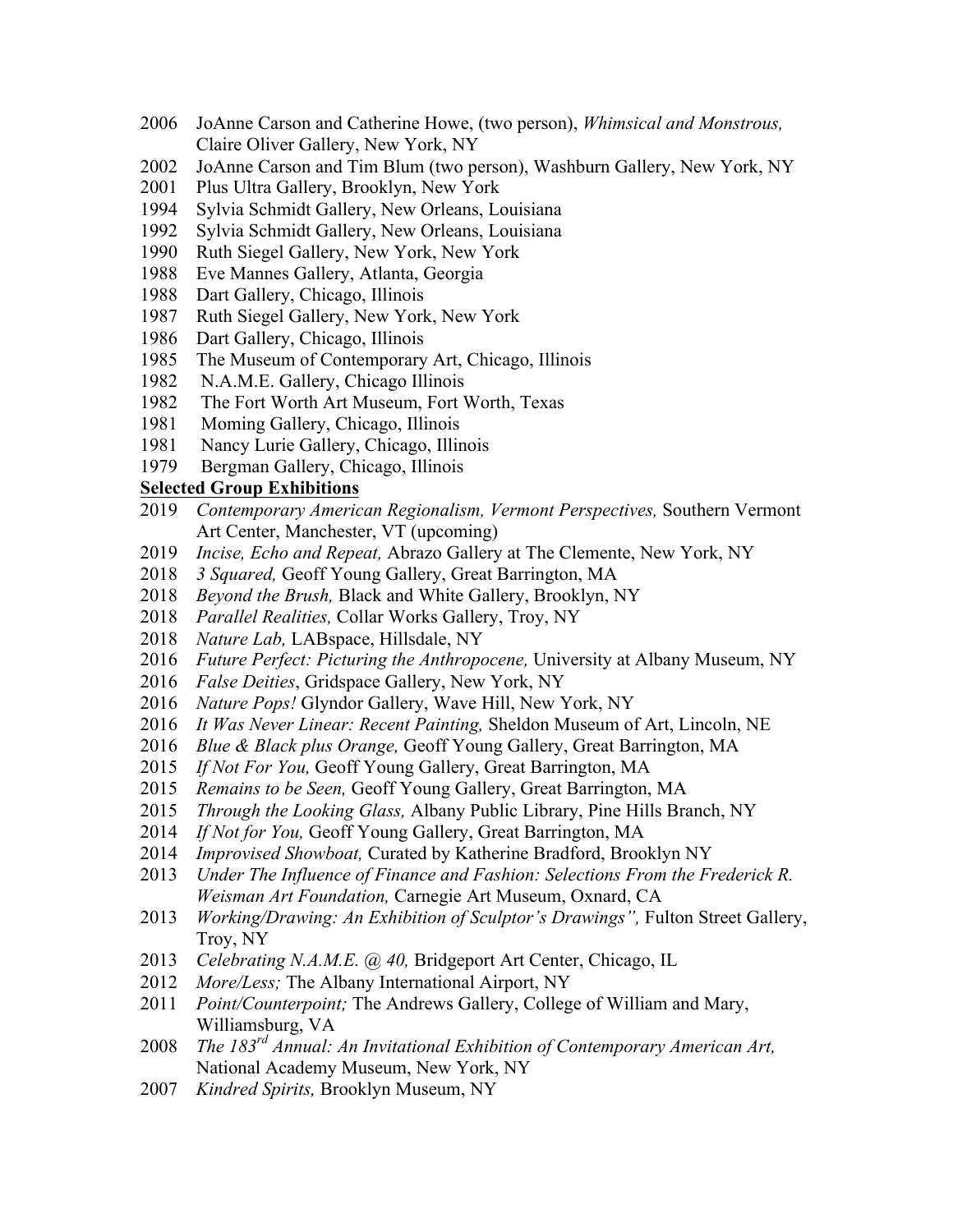- *Flicker,* University at Albany Museum, Albany, NY
- *Twist it Twice,* Moti Hasson Gallery, New York, NY
- *What I Did On My Summer Vacation,* Claire Oliver Gallery, New York, NY
- *Anything But Realism,* Schick Gallery, Skidmore College, Saratoga Springs, NY
- *Second Nature,* FishTank Gallery, Brooklyn, NY
- *Spring Benefit,* Lower Manhattan Cultural Council, New York, NY
- *Colored Pencil,* curated by Geoff Young, K.S.Art, New York, NY
- *Endless Love,* curated by Mark Greenwold, D.C.Moore Gallery, NY, NY
- *Preliminary Sketches,* Arts Center of the Capital Region, Troy, NY
- *Images of Water,* Sylvia Schmidt Gallery, New Orleans, LA
- *Inklings,* Geoffrey Young Gallery, Great Barrington, MA
- *Ceremonial Exhibition,* American Academy of Arts and Letters, New York, NY
- *Spring Exhibition,* American Academy of Arts and Letters, New York, NY
- *Benefit Show,* Momenta Art Gallery and White Columns Gallery, New York, NY
- *take heart,* Gallery at MPI Media Productions, New York, NY
- *New Work on Wood*, Fleming Museum, Burlington, VT
- *Contemporary Baroque*, Gun for Hire, New York, NY
- *Frederick R. Weisman Collection*, New Orleans Museum, LA
- *Three Person Exhibit*, SUNY Binghamton University Museum, NY
- *Five Artists*, Haenah Kent Gallery, New York, NY
- *The Painters' Theater*, Baxter Gallery, Maine College of Art, Portland, ME
- *Group Exhibit*, Haenah Kent Gallery, New York, NY
- *Invited Artists*, Haenah Kent Gallery, New York, NY
- *Art for the Land*, Five Points Gallery, East Chatham, NY
- *Physicality,* Hunter College of Art Gallery, New York, NY
- *Inaugural Exhibit*, Sylvia Schmidt Gallery, New Orleans, LA
- *Painting Toward the 21st Century*, Rice Gallery, Institute of History and Art, Albany, NY
- *Empire State Biennial*, Everson Museum, Syracuse University, NY
- *The State of Upstate;* New York State Museum, Albany, NY Birchfield Art Center, Buffalo; National Museum of Women, Washington, D.C.
- *Review/Preview*, Ruth Siegel Gallery, New York, NY
- *High Profiles*, Gallery 400, Chicago, IL
- *Eccentric Drawings*, Allan Frumkin Gallery, New York, NY
- *The Whitney Biennial,* The Whitney Museum of American Art, New York, NY
- *Awards in the Visual Arts 4*, The Albright Knox Gallery, Buffalo, NY Southeastern Center for Contemporary Art, Winston-Salem, NC, Institute of Contemporary Art, Philadelphia, PA
- *Group Show*, Dart Gallery, Chicago, IL
- *Spring Exhibition of Fellows*, The American Academy in Rome, Italy
- *Constructed Paintings*, Allan Frumkin Gallery, New York, NY
- *Group Exhibit*, Dart Gallery, Chicago, IL
- *Group Exhibition*, Nancy Lurie Gallery, Chicago, IL
- *34th Annual Illinois Invitational*, Illinois State Museum, Springfield, IL
- *Group Show*, Nancy Lurie Gallery, Chicago, IL
- *Some Girls*, South Dearborn Gallery, Chicago, IL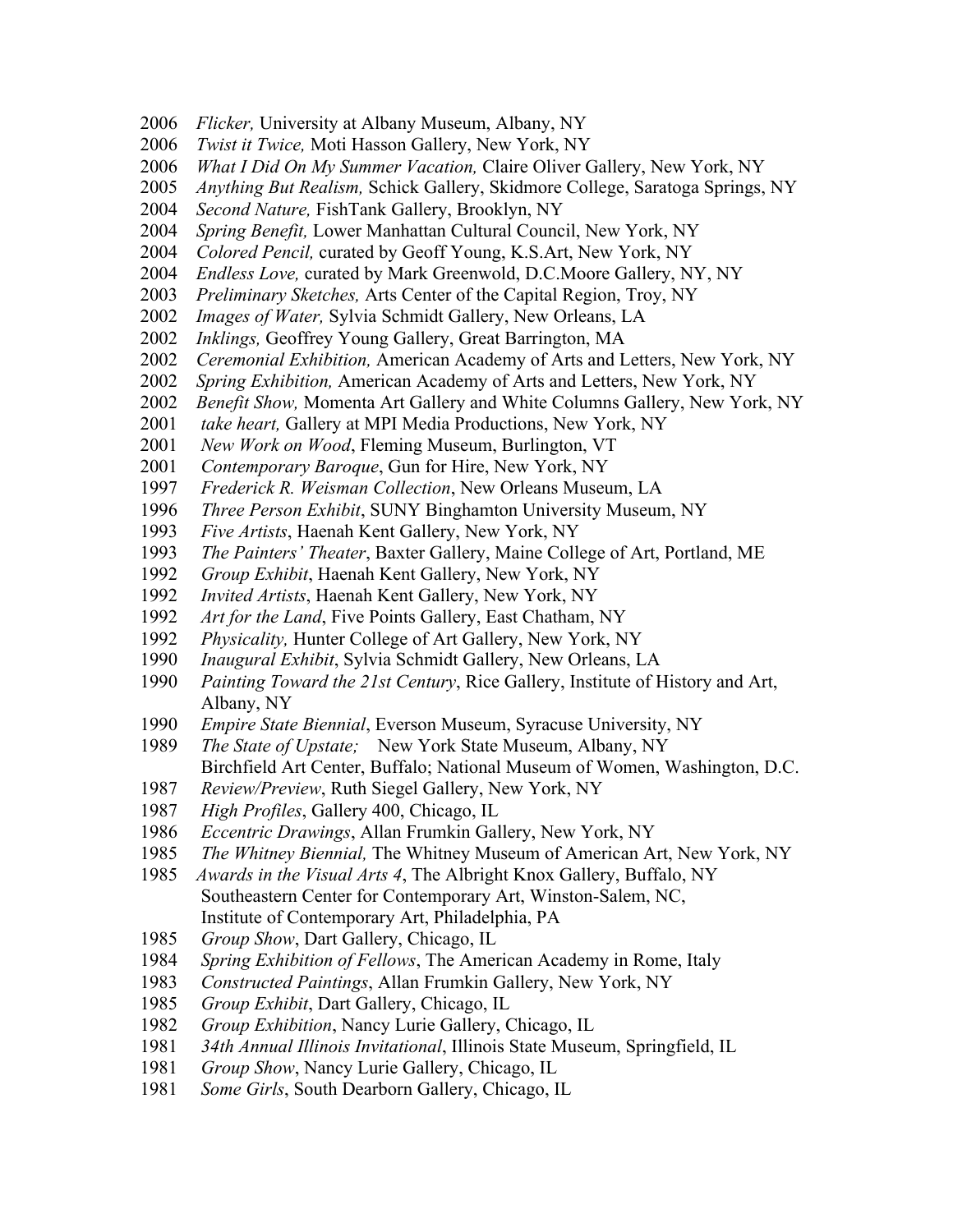- 1980 *Members Invitational*, West Hubbard Gallery, Chicago, IL
- 1980 *Chicago Prospective*, Illinois Arts Council, Chicago, IL
- 1980 *Illinois Painters Three*, Illinois State Museum, Springfield, IL
- 1979 *Midway Between Comedy and Art*, University of Chicago, Chicago, IL
- 1979 *Narrative Imagery,* ARC Gallery, Chicago, IL
- 1979 *Chicago Comes to Buffalo*, Hallwalls, Buffalo, NY
- 1979 *Daley's Tomb*, N.A.M.E. Gallery, Chicago, IL
- 1978 *7 by 9*, N.A.M.E. Gallery, Chicago, IL
- 1977 *4 Over 4*, Chicago Cooperative Galleries, Chicago, IL
- 1976 *Group Show,* Oxbow School of Art, Saugatuck, MI

#### **Selected Reviews 1993-2019**

**Awodey, Marc,** "Going with the Grain", *Seven Days*, Burlington, VT p. 29a, October 31, 2001

**Church, Amanda,** "Color Pencil at KS Art", *Art on Paper,* p. 52, July/August 2004 **Cohen, David,** "Gallery –Going", *The New York Sun*, p. 18, Feb. 5, 2004

**Elsamanoudi, Nancy,** X-rays, Divers, Evil Trees Dazzle at Clemente, The Villager, Arts & Entertainment, February 12, 2019

**Greenleaf, Ken,** "'Theater' Puts Nine Painters in Spotlight", *The Sunday Telegram*, pp. 1E, 2E, July 4, 1993

**Griffin, Amy,** "More than a flyover spot", Albany Times Union, Preview p. 9, September 6, 2012.

**Griffin, Amy,** "Vision Thing", Albany Times Union, p. 5, Feb.17, 2013

**Jones, Rachel Elizabeth,** "Art Review: JoAnne Carson's 'Hyper Flora', BigTown Gallery, Seven Days, August 22, 2018

**Jones, Rachel Elizabeth**, "Seven Favorite Vermont Art Shows of 2018", Seven Days, December 26, 2018

**Korotkin, Joyce B**., "Contemporary Baroque", *New York Arts*, p 77, July/August, 2001 **Kramer, Hilton,** "This Endless Love Isn't Really Erotic", *The New York Observer,* p. 1, Feb. 2, 2004

**Lail, Thomas**, "Artists Prove Painting Can Survive the 2000s",*The Albany Times Union*, Preview p 10, Jan. 10, 1991

**Li, Stefanie,** "21 Unexpected Pairings of Design Imitating Art", Galerie Magazine, March 4, 2017

**McWilliams, Margot Brown**, "From Krazy Kat to the Third World", *Portland Telegram,* July 10, 1993

**Rosenberg, Karen,** "Where Have All the Paintings Gone? To the National Academy", *The New York Times,* Art and Design, May 30, 2008

**Smith, Roberta**, "JoAnne Carson", *The New York Times,* Art in Review, p. E35, Nov. 9, 2001

**Shepard, Rebecca, "**Slick Visuals at Schick", *The Albany Times Union,* August 7, 2005 **Strickland, Carol**. "America's Top 100 Collectors", *Art and Antiques*, "Letting the Good Times Roll",p. 85-90, March 1993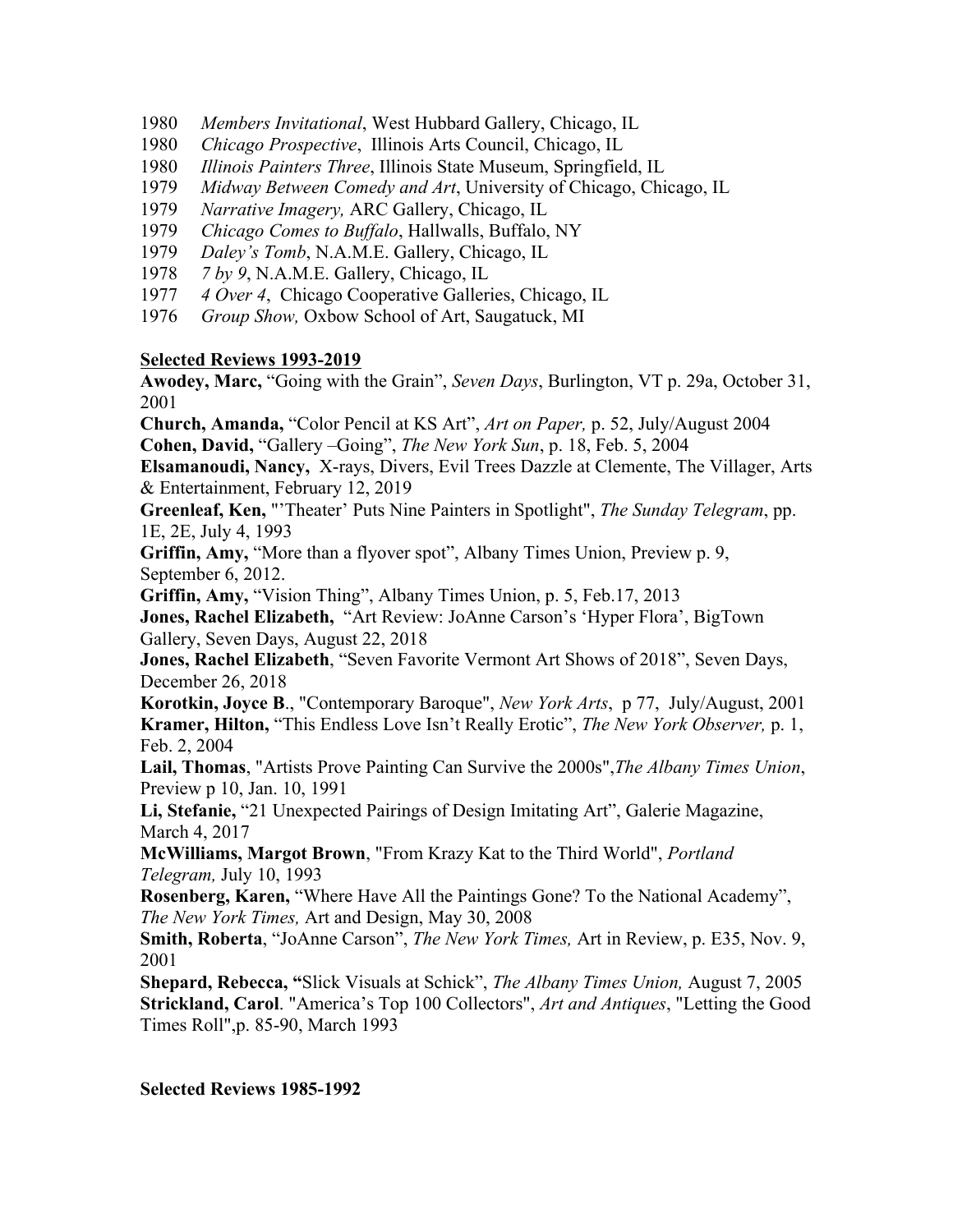**Artner, Alan**, "Artists Show Off 'Options' at Exhibit", *The Chicago Tribune*, Sec. 5, p. 9A, Feb. 21, 1985 **Cameron, Dan**, "A Whitney Wonderland", *Arts Magazine*, p.66, Summer, 1985 **Cameron, Dan,** "The Submerging Figure", *Arts Magazine*, p.68, September 1985 **Danto, Arthur**, "A Guide to Horrors", *The Nation*, p. 501, April 27, 1986 **Felshin, Nina**, introductory essay for the exhibition catalogue, The State of Upstate: New York Women Artists, The New York State Museum, Albany, New York, 1989 **Frank, Peter**, "SECCA Awards in the Visual Arts 4", *The Arts Journal*, Catalogue 1986 **Golden, Devon**, "JoAnne Carson", The New Art Examiner, Sept. 19, 1987 **Green, Roger**, "Another Gem Shines on Julia Street", *Times Picayune,* Lagniappe Sec. P.25, Dec. 7, 1990 **Heller, Faith**, "SECCA Show Affords Symbolism, Form and Color", *Winston-Salem Journal*, Aug. 4, l985 **Hofman, George**, Physicality, Catalogue, Hunter College, City University of New York, 1991 **Huntington, Richard,** "Women Artists Show is Put Together With High Intelligence", *The Buffalo News*, Mar. 9, 1990 **Jarmusch, Ann**, "Awards in the Visual Arts", Art News, pp 127-128, Mar.1986 **Johnson, Ken**, "Albany Art Professor a Hybrid Under Limelight of the Whitney", *The Albany Times Union*, p C5, April 5, 1985 **Johnson, Ken**, "Profile: JoAnne Carson", *Metroland*, Dec. 17, 1987 **Jones, Abe**, "SECCA Show is on Art's Cutting Edge", *Greensboro News and Record*, p.G9, Aug 4, 1985 **Kreiner, Rich**, "Land's Sale", *Metroland*, p 13, Sept 19, 1991 **Maschal, Richard**, "Show Seeks Mostly Unknown Artists", *The Charlotte Observer*, p 4F, Aug 25, 1985 **Min, Mary**. Essay for the exhibition catalogue, High Profiles, Gallery 400,Chicago, Illinois, 1987 **Moynihan, Martin**. "Art, for Land's Sake", *The Albany Times Union*, p.1H, Sept 8, 1991 **Munson, Margaret**, "Exhibit Features Update Women Artists", Schenectady Gazette, p. 21, Oct. 28, 1989 **Pendergraft, Norman E**. "Awards in the Visual Arts 4", Art Papers, p 45, 46, Nov/Dec, 1985 **Triplette, Laurie**. "A Proud Homecoming", *The Spectator*, Winston-Salem, August 13, 1985 **Warren, Lynn**; essay for the exhibition brochure Options 25: JoAnne Carson,

Museum of Contemporary Art, Chicago, Illlinois, 1985

**Wolff, Theodore**. "Many of Today's Best Artists Are Women, But Recognition Lags", *Christian Science Monitor*, Jan. 1986

**Yood, James**. "Options", *The New Art Examiner*, May 1985, (illus), page 67

#### **Selected Reviews 1979-1985**

**Artner, Alan,** "Politics, Ideology Are Absent in 'Girls Exhibit'", *The Chicago Tribune,*  Sep. 18, 198l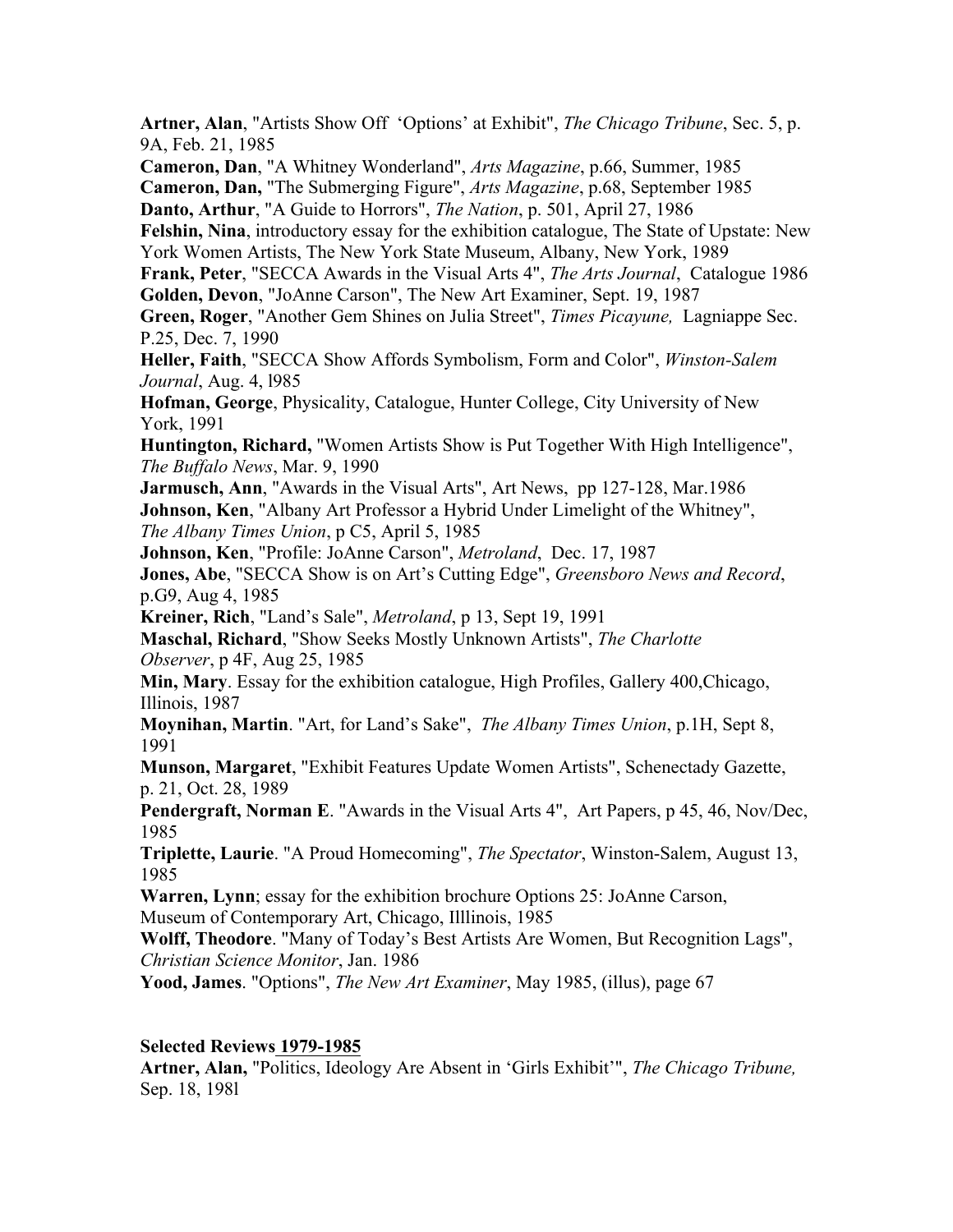**Aubin, Barbara**, "False Face", Visual Dialogue, vol. 4, number 1, p. 21, Fall 1978 **Bannon, Anthony**, "Art Show at Hallwalls", *The Buffalo Evening News*, Feb 9, 1979 **Bonesteel, Michael**, "JoAnne Carson: Museum of Contemporary Art, Chicago" *Artforum*, pp.114-115, May 1985 (illus)

**Cameron, Dan**, "A New Generation of Chicago Artists", *Art News*, pp 110-116, Oct. 1984 (illus)

**Chicago Review**, Cover (illus), Vol. 31, number 1, summer 1979

**Consagra, Sophia**, introductory essay for the exhibition catalogue, American Academy in Rome Spring Exhibition, American Academy in Rome, Rome, Italy, 1984

**Elliott, David**, "A Radioactive Mystery of Oversexed Vamps", *The Chicago Sun Times*, Show Sec., p 23, June 7, 1981

**Elliott, David**, "The Dinner Party Wait is Over", *The Chicago Sun Times*, Weekender, p. 68, Dec. 1981

**Evans, Robert**, introductory essay for the exhibition brochure, 34<sup>th</sup> Annual Illinois Invitational, Illinois State Museum, Springfield, Illinois, 1982

**Freudenheim, Susan,** "JoAnne Carson at the Fort Worth Art Museum", *Art in America*, Spring, illus. 1983.

**Frueh, Joanna,** introductory essay for the exhibition catalogue Narrative Imagery, ARC Gallery, Chicago, Illinois, pp 18-19, 1979

**Goldwater, Marge**, essay for the exhibition catalogue Focus: JoAnne Carson, The Fort Worth Art Museum, Fort Worth, Texas, Dec. 1982 (illus)

**Hoffman-Yuni, Wendy**, "Dark Horses", *The New Art Examiner*, 1979

**Katz, Sonia**, "JoAnne Carson", *The New Art Examiner*, Summer, 1979 (illus)

**Kneeland, Douglas**, "Chicagoans Suggest Variety of Ways to Remember Daley",

*The New York Times*, Mar 31, 1978 (illus), p. 21

**Krejnik, Catherine**, "JoAnne Carson at Nancy Lurie Gallery", *The New Art Examiner*, Summer, p. 16, 1981 (illus)

**Kutner, Janet**, "Organized Disorder", *Dallas Morning News*, p.1C, Dec. 27,1982 (illus) **Litten, Laura**, "Narrative Imagery", *The New Art Examiner*, Feb. 1979

**Lowe, Ron**, "Expression Found on Many Levels", *The Fort Worth Star Telegram*, p 1C, Dec. 10, 1982 (illus)

**Lyon, Christopher**, "JoAnne Carson", *The Reader*, 1982

**Marvel, Bill**. "Pop-Up Art", The Dallas Times Herald, p 1E, Dec 29, 1982(illus)

**Porges, Timothy**, "JoAnne Carson at N.A.M.E. Gallery", *The New Art Examiner*; p. 17, December 1982

**Radio Interview,** Ralph Buels WRR, Dallas, Texas, 1982

**Radio Interview**, KERA, Dallas, Texas, 1982

**Radio Interview**, "Critics Choice", Harry Bouras, WFMT, Chicago

**Rosenblum, Gina**. Catalogue of the exhibition The Chicago Art Prospective, Illinois Arts Council, Chicago, Illinois, 1980, page 3

**Rowe, Ron**. "Expression Found on Many Levels", *The Fort Worth Star Telegram*, Dec. 10, 1982, p.1C.

**Spector, Buzz.** "Midway Between Comedy and Art", *The New Art Examiner*, April 1979 **Tyler, Paula Eyrich**, "Bold, Witty Confusions", Art Week, volume 14, number 1, Jan. 8, 1983 (illus)

**Weiss, Hedy.** "Bruce Patterson/JoAnne Carson", *The New Art Examiner*, Nov.1981, p 11